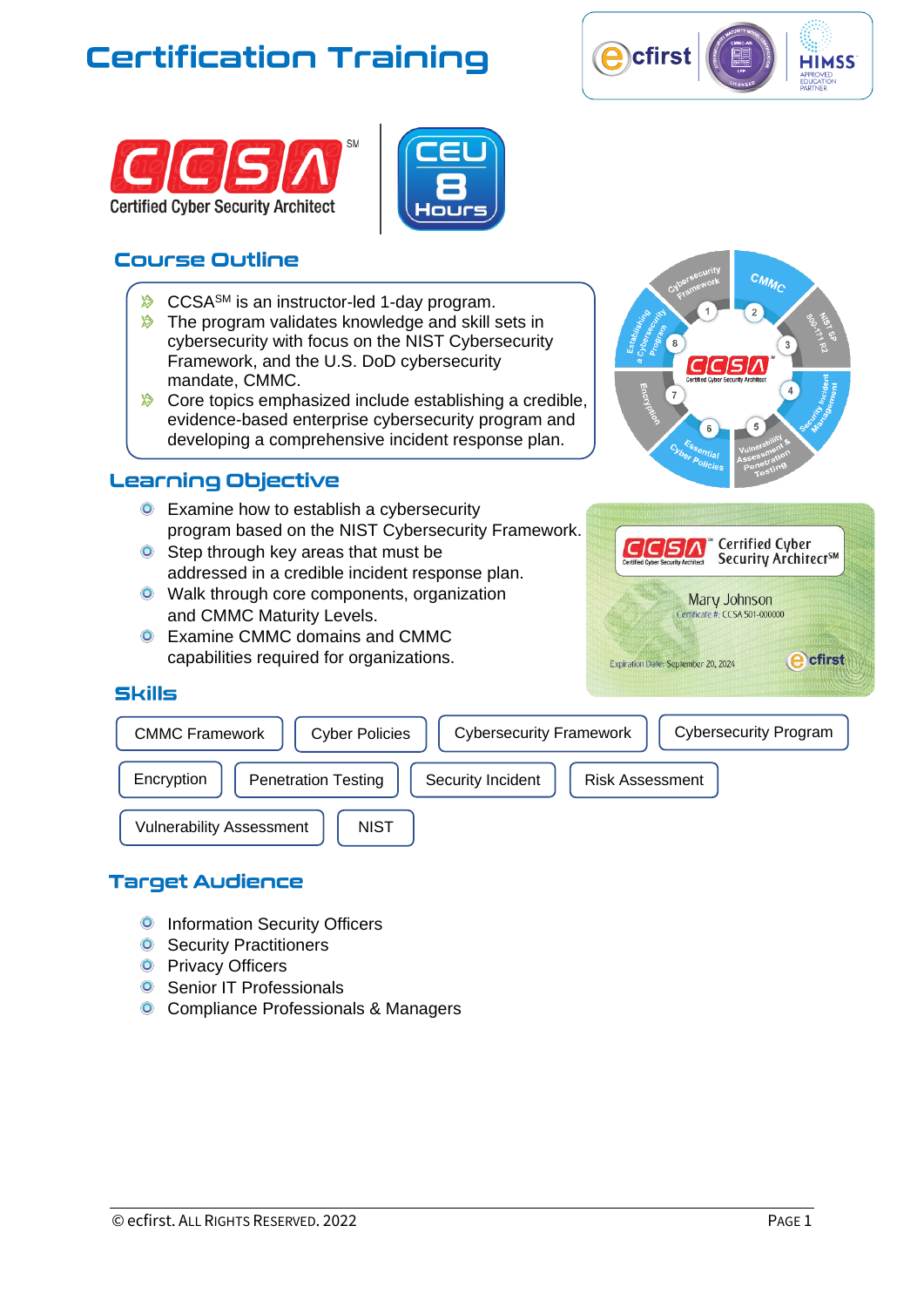# **Certification Training**



## **Course Content**

#### Module 1 - Cybersecurity Framework

- **O** Framework Profile
- **O** Framework Implementation Tiers
- **O** Framework Core Functions
- **O** Functions, Categories & Sub-Categories

#### Module 2 - CMMC Framework: A U.S. DoD Mandate

- **O** Introduction
- **O** CMMC Key Facts
- **O** CMMC Module Framework
- **O** CMMC Levels
- **O** CMMC Domains and Process Maturity

#### Module 3 - NIST SP 800-171 R2

- **O** Purpose
- **O** Target Audience
- **O** Controlled Unclassified Information (CUI)
- **O** Security Requirements

#### Module 4 - Security Incident Management

- **O** Fundamentals
- **O** Serious Incident Management
- **O** Incident Management Recommendations

#### Module 5 - Vulnerability Assessment & Penetration Testing

- **O** Vulnerability Scans
- **O** Wireless Assessment
- **O** Pen Test Methodology
- **O** External & Internal Pen Test
- **O** Exploitable Vulnerabilities
- **O** Detect & Prevent Intrusions
- **O** Change-Detection Mechanism
- **O** Firewall/DMZ Assessment
- **O** Enterprise Risk Assessment

#### Module 6 - Essential Cyber Policies

- **O** Information Security Policies
- **O** Organization of Information Security
- **O** Risk Assessment
- **O** Risk Management
- **O** Audit Controls
- **O** Mobile Devices
- **O** Breach Notification
- **O** Information Security Incident Management
- **O** System Acquisition, Development and Maintenance
- **O** Supplier Relationships